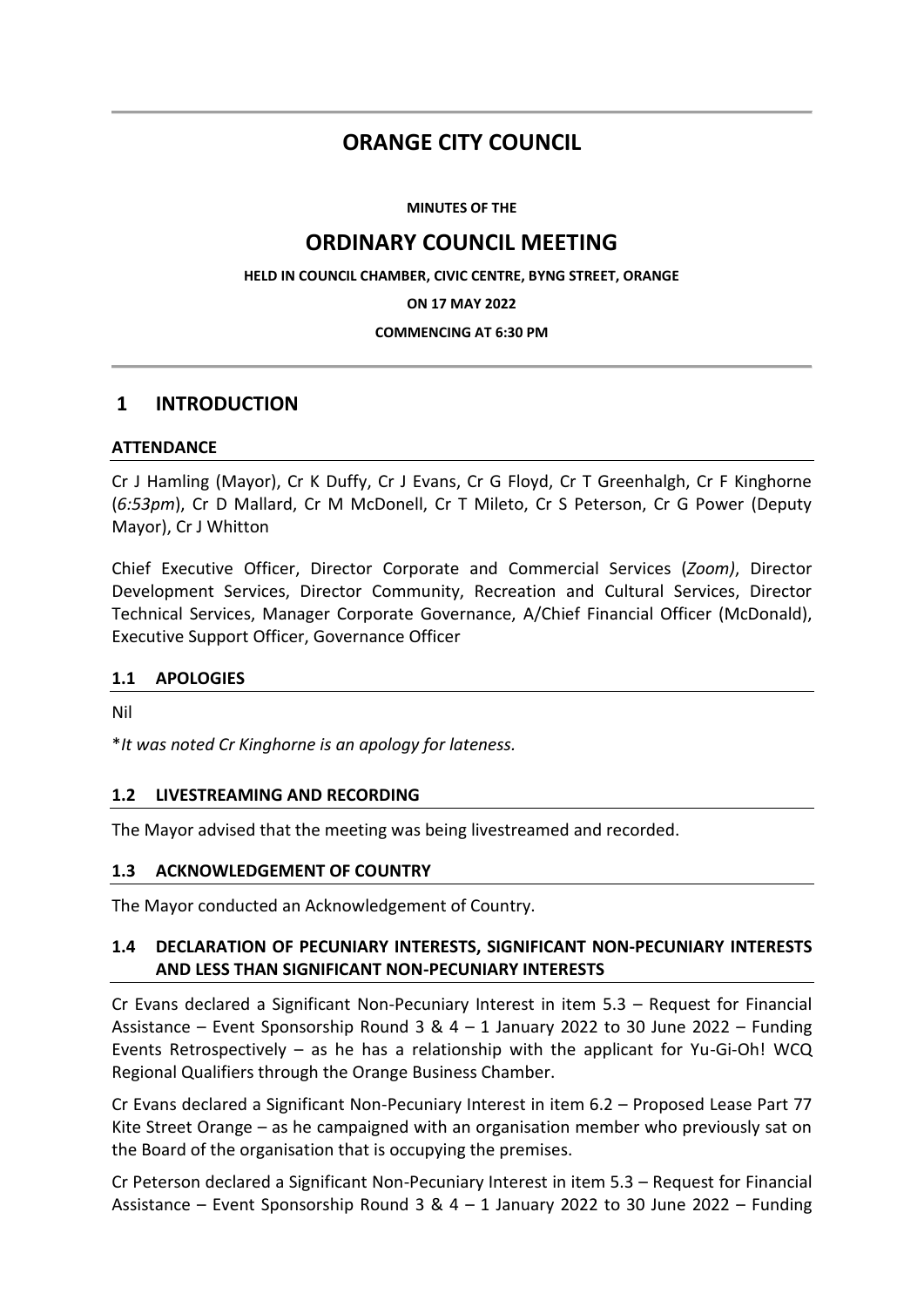Events Retrospectively – as he knows the applicant for Yu-Gi-Oh! WCQ Regional Qualifiers on a personal basis.

Cr Kinghorne declared a Significant Non-Pecuniary Interest in item 5.6 – Development Application DA 304/2007(2) – 5 Borrodell Drive – as her spouse has undertaken soil testing on this site.

Cr Kinghorne declared a Significant Non-Pecuniary Interest in item 6.2 – Proposed Lease Part 77 Kite Street Orange – as a Committee member who belongs to the organisation that is occupying the leased premises was on her election ticket.

Cr Mileto declared a Significant Non-Pecuniary Interest in item 6.2 – Proposed Lease Part 77 Kite Street Orange – as he campaigned with a Committee member who belongs to the organisation that is occupying the premises.

## **THE MAYOR DECLARED THE ORDINARY MEETING OF COUNCIL ADJOURNED FOR THE CONDUCT OF THE OPEN FORUM AT 6:31PM**

## **Item 5.6 – Development Application DA 304/2007(2) – 5 Borrodell Drive**

Diedre Leslie addressed Council on her concerns for the proposed Development Application. Gavin Gleeson addressed Council on the proposed development and the notice of approval.

### **THE MAYOR DECLARED THE ORDINARY MEETING OF COUNCIL RESUMED AT 6:45PM**

## **2 MAYORAL MINUTES**

### **2.1 COUNCIL MEETING 21 JUNE 2022 - CHANGE OF DATE**

TRIM REFERENCE: 2022/684

## **RESOLVED - 22/139 Cr J Whitton/Cr T Greenhalgh**

That the Council Meeting scheduled for Tuesday 21<sup>st</sup> June 2022 be rescheduled and held on Thursday 23rd June 2022.

For: Cr J Hamling, Cr K Duffy, Cr J Evans, Cr G Floyd, Cr T Greenhalgh, Cr D Mallard, Cr M McDonell, Cr T Mileto, Cr S Peterson, Cr G Power, Cr J Whitton Against: Nil Absent: Cr F Kinghorne

## **3 CONFIRMATION OF MINUTES OF PREVIOUS MEETING**

## **RESOLVED - 22/140 Cr S Peterson/Cr K Duffy**

That the Minutes of the Ordinary Meeting of Orange City Council held on 3 May 2022 (copies of which were circulated to all members) be and are hereby confirmed as a true and accurate record of the proceedings of the Council meeting held on 3 May 2022.

For: Cr J Hamling, Cr K Duffy, Cr J Evans, Cr G Floyd, Cr T Greenhalgh, Cr D Mallard, Cr M McDonell, Cr T Mileto, Cr S Peterson, Cr G Power, Cr J Whitton Against: Nil Absent: Cr F Kinghorne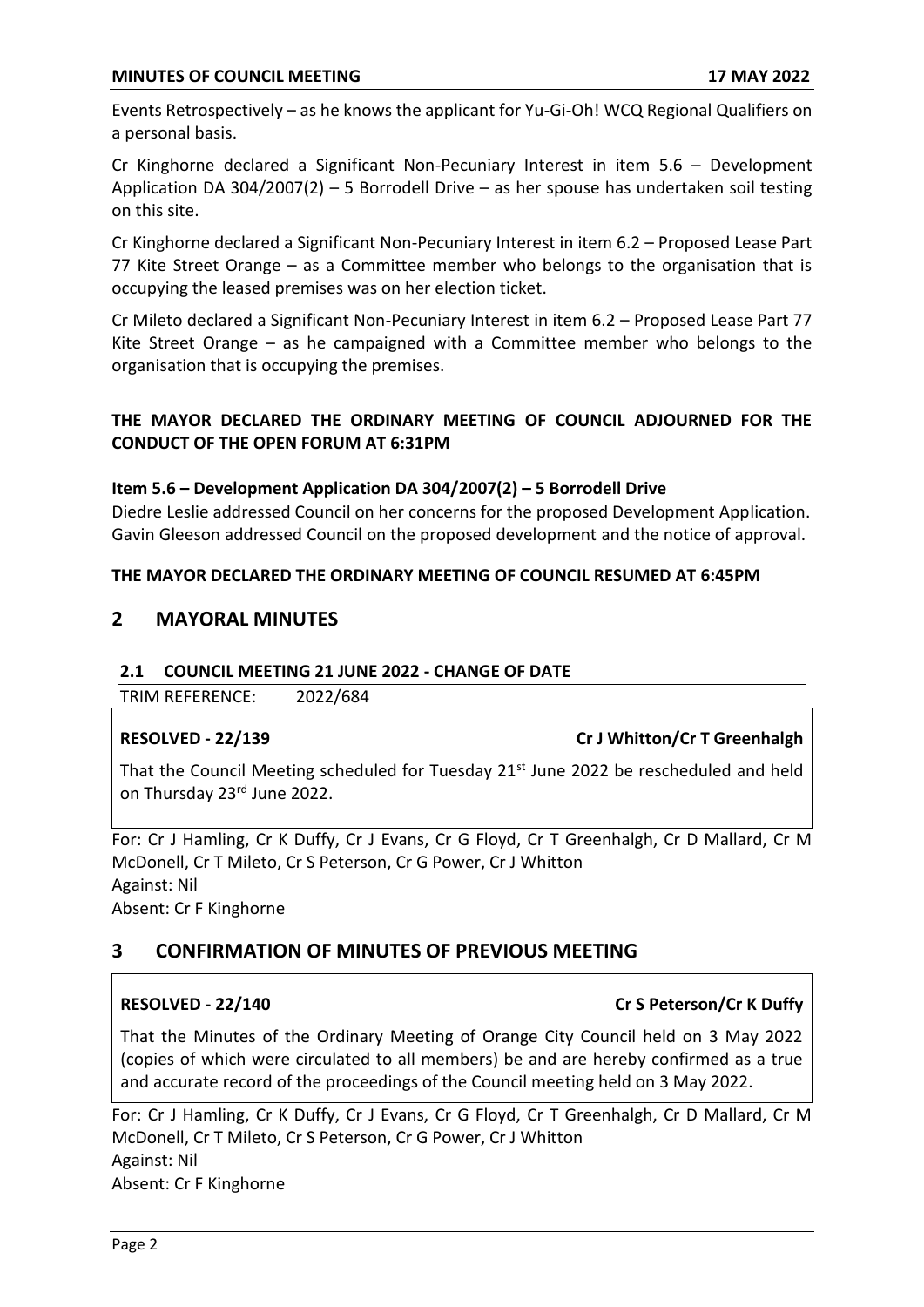*\*Cr Kinghorne arrived at the meeting with the time being 6:53pm\**

## **4 NOTICES OF MOTION/NOTICES OF RESCISSION**

### **4.1 NOTICE OF MOTION - FISHING AT SUMA PARK**

TRIM REFERENCE: 2022/765

### **RESOLVED - 22/141 Cr S Peterson/Cr J Evans**

That Council staff provide a report for Councillor's consideration into the feasibility and impacts of fishing in Suma Park Dam or other water sources (including Lake Canobolas and Gosling Creek), if a jetty was constructed.

For: Cr J Hamling, Cr K Duffy, Cr J Evans, Cr G Floyd, Cr T Greenhalgh, Cr F Kinghorne, Cr D Mallard, Cr M McDonell, Cr T Mileto, Cr S Peterson, Cr G Power, Cr J Whitton Against: Nil Absent: Nil

## **4.2 NOTICE OF MOTION - INVESTIGATION OF ROAD SAFETY AND UPGRADES TO RACECOURSE ROAD**

TRIM REFERENCE: 2022/766

**RESOLVED - 22/142 Cr J Evans/Cr K Duffy** 

That Council resolves to:

- 1 Be provided with a report of the current usage of Racecourse Road by pedestrians and vehicles.
- 2 Be provided with a report of past incidences and fatalities on Racecourse Road.
- 3 Conduct an investigation for proposed safety measures for both pedestrians and vehicles to be implemented between Woodward Street and the junction of Pinnacle and Canobolas Roads.

FOR: CR J HAMLING, CR K DUFFY, CR J EVANS, CR G FLOYD, CR T GREENHALGH, CR F KINGHORNE, CR D MALLARD, CR M MCDONELL, CR T MILETO, CR S PETERSON, CR G POWER, CR J WHITTON AGAINST: NIL

ABSENT: NIL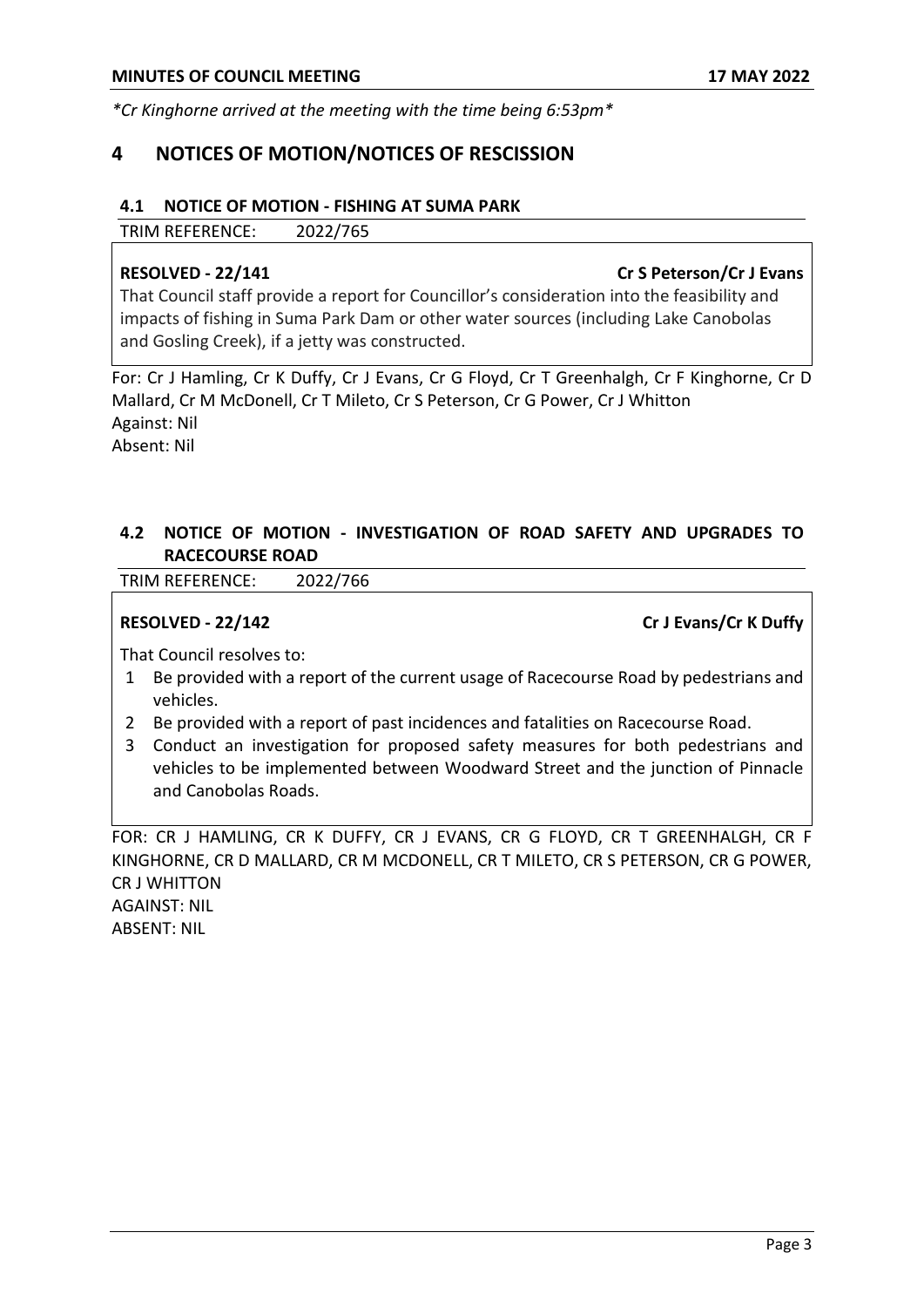### **5 GENERAL REPORTS**

### **5.1 RECOMMENDATIONS AND RESOLUTIONS FROM POLICY COMMITTEES**

TRIM REFERENCE: 2022/773

### **RESOLVED - 22/143 Cr J Whitton/Cr D Mallard**

- 1 That the Minutes of the Infrastructure Policy Committee at its meeting held on 3 May 2022 be and are hereby confirmed as a true and accurate record of the proceedings.
- 2 That the Minutes of the Finance Policy Committee at its meeting held on 3 May 2022 be and are hereby confirmed as a true and accurate record of the proceedings.
- 3 That the Minutes of the Services Policy Committee at its meeting held on 3 May 2022 be and are hereby confirmed as a true and accurate record of the proceedings.

For: Cr J Hamling, Cr K Duffy, Cr J Evans, Cr G Floyd, Cr T Greenhalgh, Cr F Kinghorne, Cr D Mallard, Cr M McDonell, Cr T Mileto, Cr S Peterson, Cr G Power, Cr J Whitton Against: Nil Absent: Nil

## **5.2 UPDATE ON OUTSTANDING AND COMPLETED RESOLUTIONS OF COUNCIL INCLUDING QUESTIONS TAKEN ON NOTICE, MATTERS ARISING AND NOTICES OF MOTION**

TRIM REFERENCE: 2022/820

### **RESOLVED - 22/144 Cr J Whitton/Cr D Mallard**

That the information provided in the report by the Manager Corporate Governance on Outstanding and Completed Resolutions, Questions Taken on Notice, Matters Arising and Notices of Motion be acknowledged.

For: Cr J Hamling, Cr K Duffy, Cr J Evans, Cr G Floyd, Cr T Greenhalgh, Cr F Kinghorne, Cr D Mallard, Cr M McDonell, Cr T Mileto, Cr S Peterson, Cr G Power, Cr J Whitton Against: Nil Absent: Nil

Cr Duffy noted that on page 42 it should be Maramaba Road not Narambla Place that requires long grass being mowed.

Cr Duffy asked what be being done with election placards around Orange.

*The Chief Executive Officer stated that he had provided direction to Council Rangers and Tree Crews to remove all placards from Council Trees. Further direction will ensure any placards on Council land will also be removed.*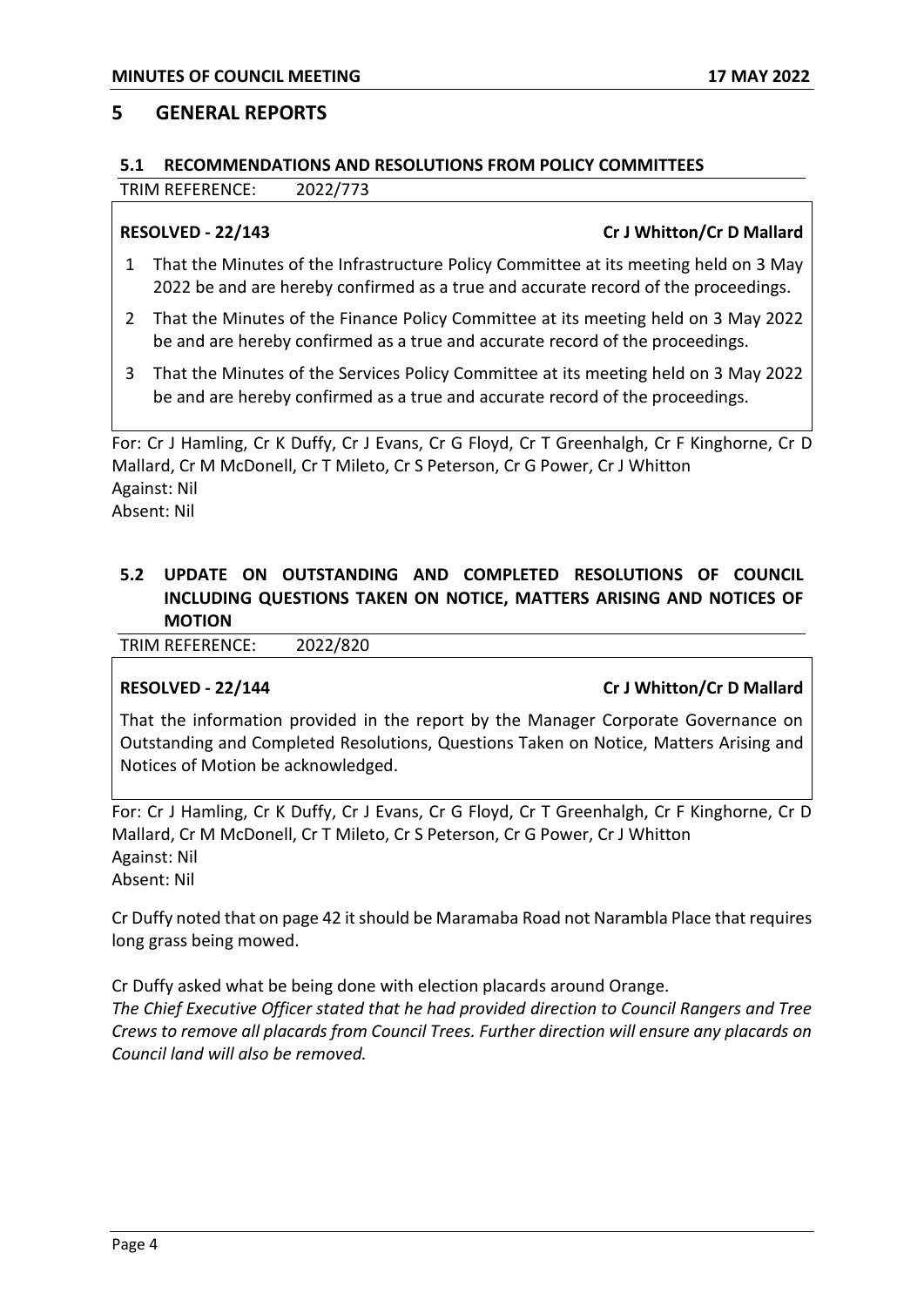Cr McDonell asked when tree planting will occur at the Hill Street/William Maker Drive intersection.

*The Chief Executive Officer noted that it was provided for in this year's budget.*

*The Director Community, Recreation and Cultural Services stated that plants have been ordered however have not been available due to delays. Once the plants are received, they will be planted and this will include the roundabout as well. It is anticipated that this will still occur during winter.*

*\*Cr Evans and Cr Peterson left the meeting with the time being 7:07pm\**

## **5.3 REQUEST FOR FINANCIAL ASSISTANCE - EVENT SPONSORSHIP ROUND 3 & 4 - 1 JANUARY 2022 TO 30 JUNE 2022 - FUNDING EVENTS RETROSPECTIVELY.**

TRIM REFERENCE: 2022/680

Cr Evans declared a Significant Non-Pecuniary Interest in this item as he has a relationship with the applicant for Yu-Gi-Oh! WCQ Regional Qualifiers through the Orange Business Chamber, left the chamber and did not participate in the discussion or voting on this item.

Cr Peterson declared a Significant Non-Pecuniary Interest in item as he knows the applicant for Yu-Gi-Oh! WCQ Regional Qualifiers on a personal basis, left the chamber and did not participate in the discussion or voting on this item.

### **RESOLVED - 22/145 Cr K Duffy/Cr D Mallard**

That Council resolves:

1 That the additional information provided in this report concerning two submissions in Round 3 of Council's Events Sponsorship fund for the Yu-Gi-Oh! WCQ Regional Qualifiers and Wangarang Golf Challenge is noted.

For: Cr J Hamling, Cr K Duffy, Cr G Floyd, Cr T Greenhalgh, Cr F Kinghorne, Cr D Mallard, Cr M McDonell, Cr T Mileto, Cr G Power, Cr J Whitton

Against: Nil

Absent: Cr J Evans, Cr S Peterson

## **RESOLVED - 22/146 Cr K Duffy/Cr D Mallard**

2 To approve the provision of funding to Nicolass Drage (DR Gaming Pty Ltd) based on the information in this report.

For: Cr J Hamling, Cr K Duffy, Cr G Floyd, Cr T Greenhalgh, Cr F Kinghorne, Cr D Mallard, Cr M McDonell, Cr T Mileto, Cr G Power, Cr J Whitton

Against: Nil

Absent: Cr J Evans, Cr S Peterson

## **RESOLVED - 22/147 Cr K Duffy/Cr D Mallard**

3 To approve the provision of funding to Wangarang Industries Ltd based on the information in this report.

For: Cr J Hamling, Cr K Duffy, Cr G Floyd, Cr T Greenhalgh, Cr F Kinghorne, Cr D Mallard, Cr G Power, Cr J Whitton

Against: Cr M McDonell, Cr T Mileto,

Absent: Cr J Evans, Cr S Peterson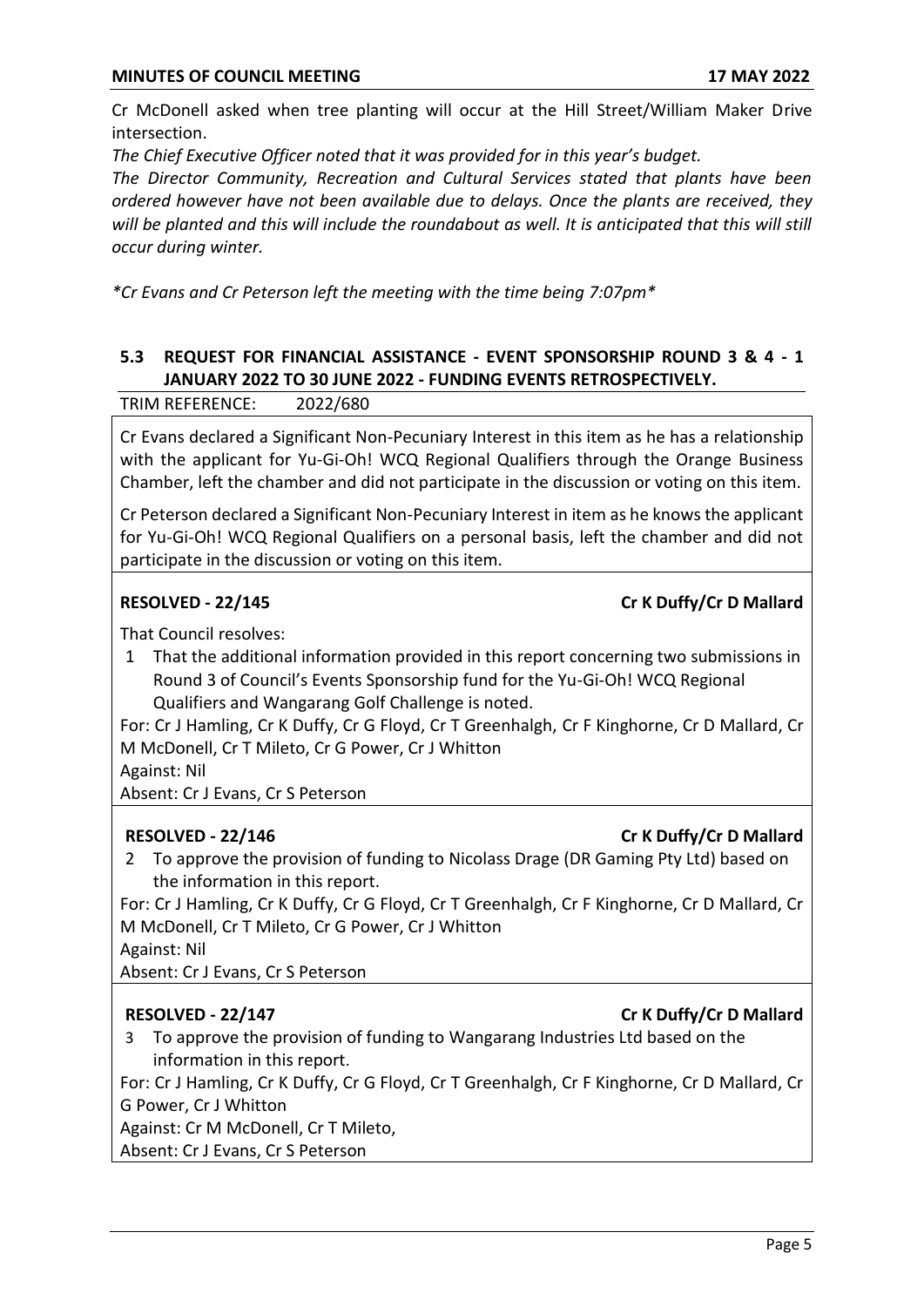Cr Mileto asked if Wangarang had applied in the correct category being the Flagship Event Fund requiring 1000 attendees and an impact of \$150k plus to the region.

*The Director Corporate & Commercial Services stated that they had applied under this category in their original application as this event has now been established for some years.*

*\*Cr Evans and Cr Peterson returned to the meeting with the time being 7:13pm\**

## **5.4 QUARTERLY BUDGET REVIEW AND PROGRESS REPORT - QUARTER 3 OF 2021/2022** TRIM REFERENCE: 2022/757

**RESOLVED - 22/148 Cr K Duffy/Cr J Whitton** 

That Council resolves:

- 1 That the information provided in the report on the quarterly budget for January 2022 to March 2022 be acknowledged.
- 2 The bank reconciliation statement be acknowledged.
- 3 To adopt favourable variations in the consolidated overall cost to council arising from the March 2022 quarterly review amounting to \$1,394,220.

For: Cr J Hamling, Cr K Duffy, Cr J Evans, Cr G Floyd, Cr T Greenhalgh, Cr F Kinghorne, Cr D Mallard, Cr M McDonell, Cr T Mileto, Cr S Peterson, Cr G Power, Cr J Whitton Against: Nil

Absent: Nil

Cr McDonell asked if any of the 9% outstanding rates charges are recovered. *The Acting Chief Financial Officer stated that rates are fulling collectable on properties, that Council can sell properties unpaid rates longer than 5 years and that there is generally 5-6% of unpaid rates at the end of the year.*

Cr Greenhalgh asked for an explanation of what s64 and s94 contributions were.

*The Director Technical Services stated that s64 contributions are for water and sewer charges under the act and s94, soon to be s711, charges are for development contributions related to land development around subdivisions.*

*Cr Mallard noted that the annual cat desexing program has been expanded to include cats and dogs.*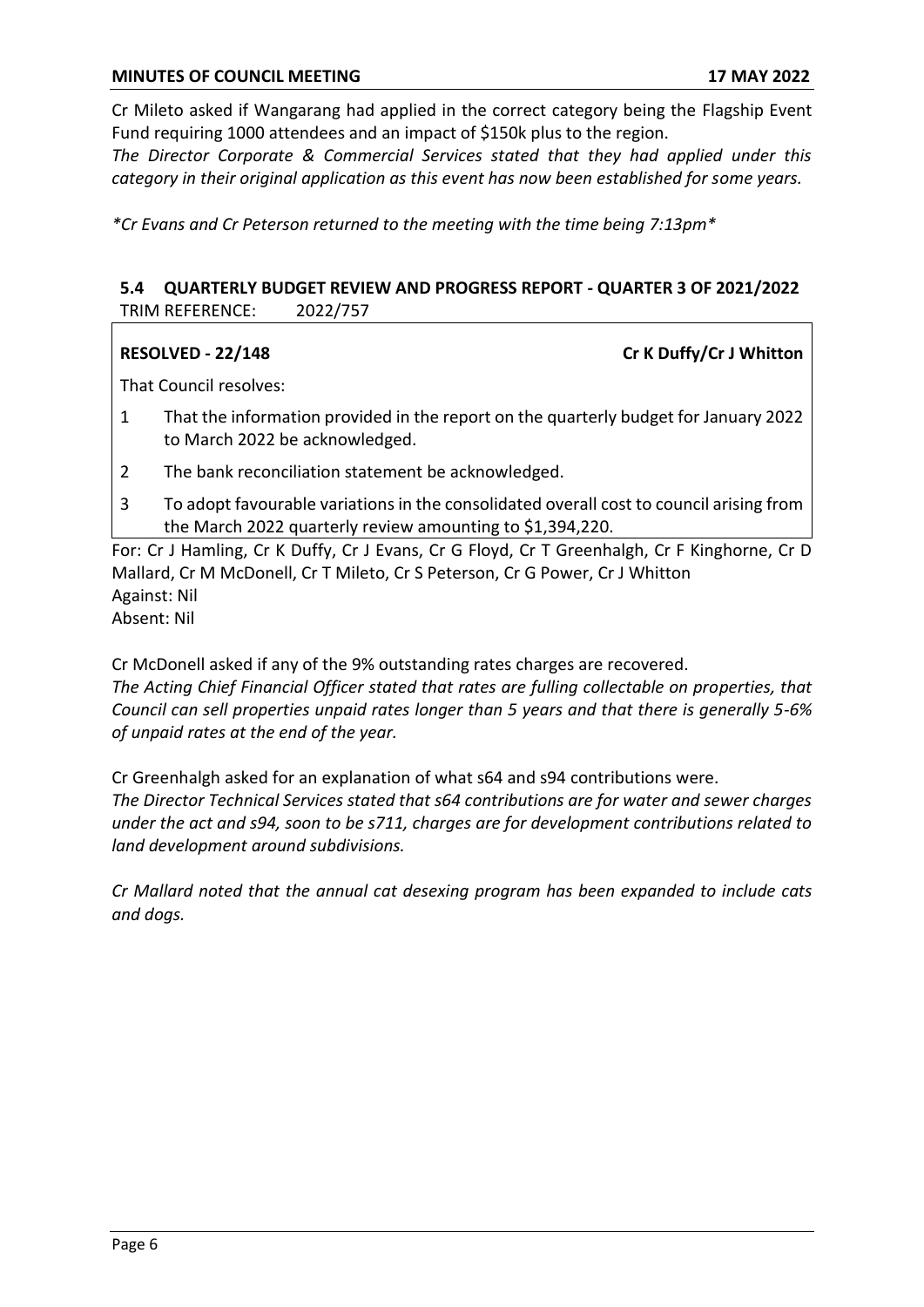### **5.5 STATEMENT OF INVESTMENTS - APRIL 2022**

TRIM REFERENCE: 2022/682

**RESOLVED - 22/149 Cr K Duffy/Cr S Peterson** 

That Council resolves:

- 1 To note the Statement of Investments as of 30 April 2022.
- 2 To adopt the certification of the Responsible Accounting Officer.

For: Cr J Hamling, Cr K Duffy, Cr J Evans, Cr G Floyd, Cr T Greenhalgh, Cr F Kinghorne, Cr D Mallard, Cr M McDonell, Cr T Mileto, Cr S Peterson, Cr G Power, Cr J Whitton Against: Nil Absent: Nil

*\*Cr Kinghorne left the meeting with the time being 7:18pm\**

### **5.6 DEVELOPMENT APPLICATION DA 304/2007(2) - 5 BORRODELL DRIVE**

TRIM REFERENCE: 2022/519

Cr Kinghorne declared a Significant Non-Pecuniary Interest in this item as a close relative has undertaken soil testing on this site, left the chamber and did not participate in voting or discussion on this item.

### **MOTION Cr T Mileto/Cr J Evans**

That Council defer development application DA 304/2007(1) for Subdivision (nine lot residential) and Demolition (tree removal) at Lot 22 DP 791830 - 5 Borrodell Drive, Orange for the purpose of engaging a suitably qualified person to undertake testing to determine the reason for failure, at the applicants' expense – and provide a report to Council on the outcome for further determination.

## **AMENDMENT Cr K Duffy/Cr J Whitton**

That Council consents to modify the development application DA 304/2007(1) for Subdivision (nine lot residential) and Demolition (tree removal) at Lot 22 DP 791830 - 5 Borrodell Drive, Orange pursuant to the conditions of consent in the attached Notice of Approval.

For: Cr K Duffy, Cr G Floyd, Cr J Whitton

Against: Cr J Hamling, Cr J Evans, Cr T Greenhalgh, Cr D Mallard, Cr M McDonell, Cr T Mileto, Cr S Peterson, Cr G Power

Absent: Cr F Kinghorne

**THE AMENDMENT ON BEING PUT WAS LOST**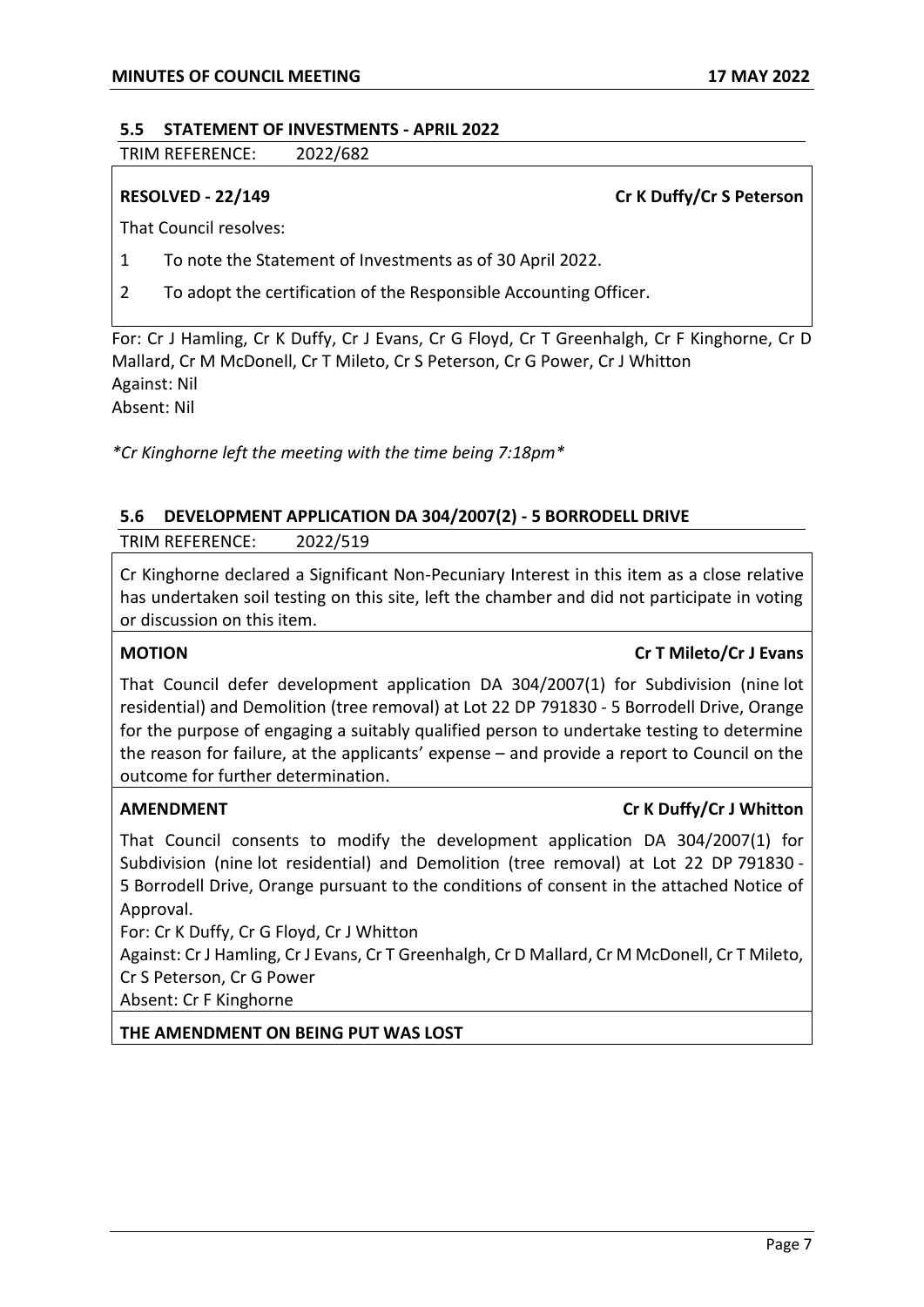### **FORESHADOWED AMENDMENT Cr J Hamling/Cr T Greenhalgh**

That Council defers development application DA 304/2007(1) for Subdivision (nine lot residential) and Demolition (tree removal) at Lot 22 DP 791830 - 5 Borrodell Drive, Orange for the purpose of providing further information to Council on the approval process to allow for considered determination of the application.

For: Cr J Hamling, Cr K Duffy, Cr J Evans, Cr G Floyd, Cr T Greenhalgh, Cr D Mallard, Cr M McDonell, Cr T Mileto, Cr S Peterson, Cr G Power, Cr J Whitton

Against: Nil

Absent: Cr F Kinghorne

**THE FORESHADOWED AMENDMENT ON BEING PUT WAS CARRIED AND BECAME THE MOTION**

### **THE MOTION ON BEING PUT WAS CARRIED**

### **RESOLVED - 22/150 Cr J Hamling/Cr T Greenhalgh**

That Council defers development application DA 304/2007(1) for Subdivision (nine lot residential) and Demolition (tree removal) at Lot 22 DP 791830 - 5 Borrodell Drive, Orange for the purpose of providing further information to Council on the approval process to allow for considered determination of the application.

For: Cr J Hamling, Cr K Duffy, Cr J Evans, Cr G Floyd, Cr T Greenhalgh, Cr D Mallard, Cr M McDonell, Cr T Mileto, Cr S Peterson, Cr G Power, Cr J Whitton Against: Nil

Absent: Cr F Kinghorne

*\*Cr Kinghorne returned to the meeting with the time being 7:35pm\**

## **5.7 APPOINTMENT OF JOINT REGIONAL PLANNING PANEL (JRPP) MEMBERS**

TRIM REFERENCE: 2022/758

## **RESOLVED - 22/151 Cr J Whitton/Cr M McDonell**

That Council appoint Mr Allan Renike to the Western Region Joint Regional Planning Panel for the next three years.

For: Cr J Hamling, Cr K Duffy, Cr J Evans, Cr G Floyd, Cr T Greenhalgh, Cr F Kinghorne, Cr D Mallard, Cr M McDonell, Cr T Mileto, Cr S Peterson, Cr G Power, Cr J Whitton Against: Nil Absent: Nil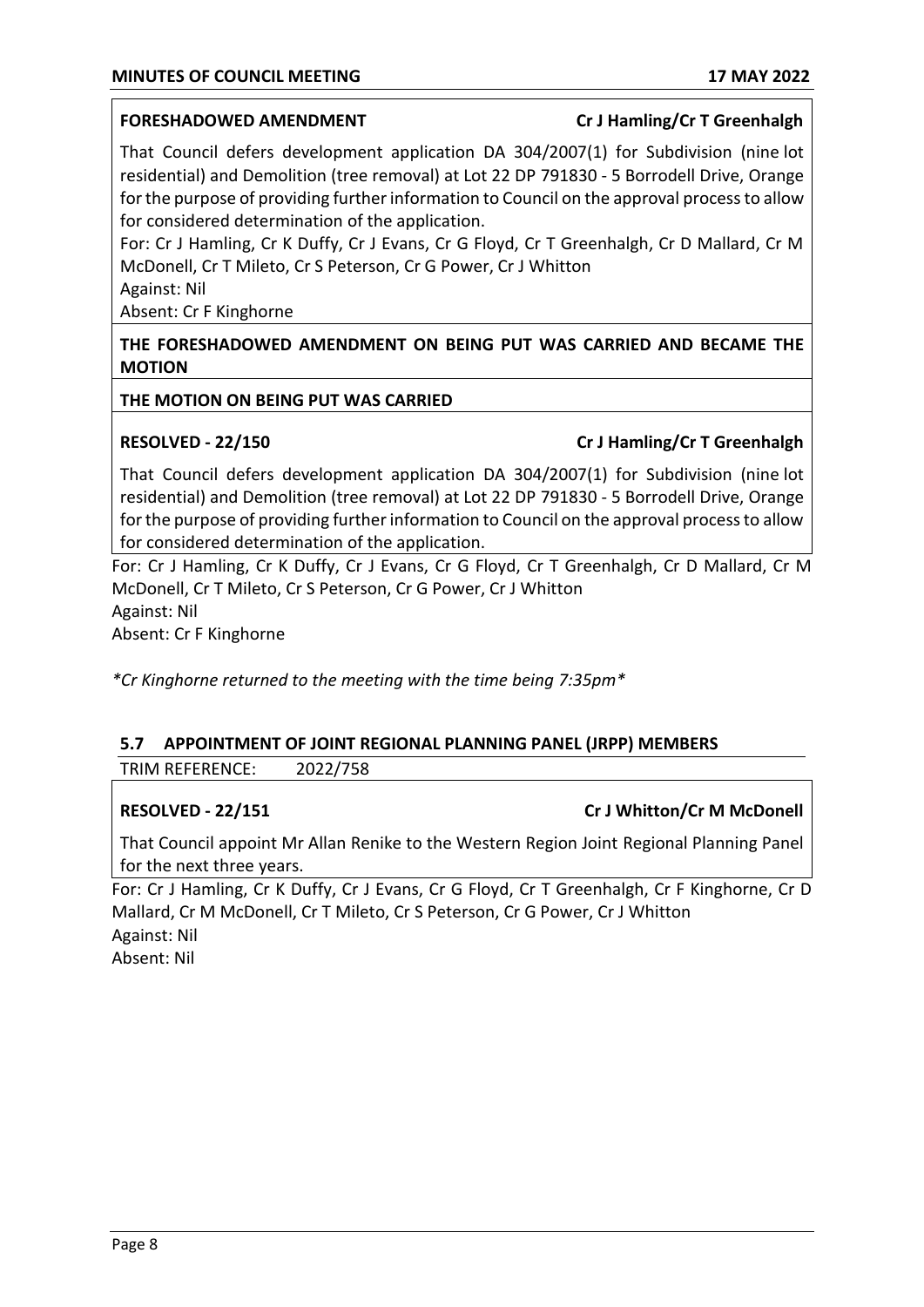### **5.8 ADDITIONAL SPECIAL VARIATION 2022/2023 FINANCIAL YEAR**

TRIM REFERENCE: 2022/842

### **RESOLVED - 22/152 Cr M McDonell/Cr T Greenhalgh**

That Council resolves:

- 1 To endorse the recommendation of 19 April 2022 resolution number 22/120 to apply for a permanent ASV.
- 2 That Council acknowledge the additional income derived by the ASV is approximately \$620,000 in the 2022/2023 Financial year
- 3 That the ASV is required to ensure Council's continued financial sustainability after reasonable consideration of the impact on ratepayers and community in 2022/2023 and future years.

FOR: CR J HAMLING, CR K DUFFY, CR J EVANS, CR T GREENHALGH, CR D MALLARD, CR M MCDONELL, CR T MILETO, CR S PETERSON, CR G POWER, CR J WHITTON AGAINST: CR G FLOYD, CR F KINGHORNE ABSENT: NIL

## **6 CLOSED MEETING**

In accordance with the Local Government Act 1993, and the Local Government (General) Regulation 2005, in the opinion of the General Manager, the following business is of a kind as referred to in Section 10A(2) of the Act, and should be dealt with in a Confidential Session of the Council meeting closed to the press and public.

In response to a question from the Mayor, the Chief Executive Officer advised that no written submissions had been received relating to any item listed for consideration by the Closed Meeting of Council.

The Mayor extended an invitation to any member of the public present at the meeting to make a presentation to the Council as to whether the meeting should be closed for a particular item.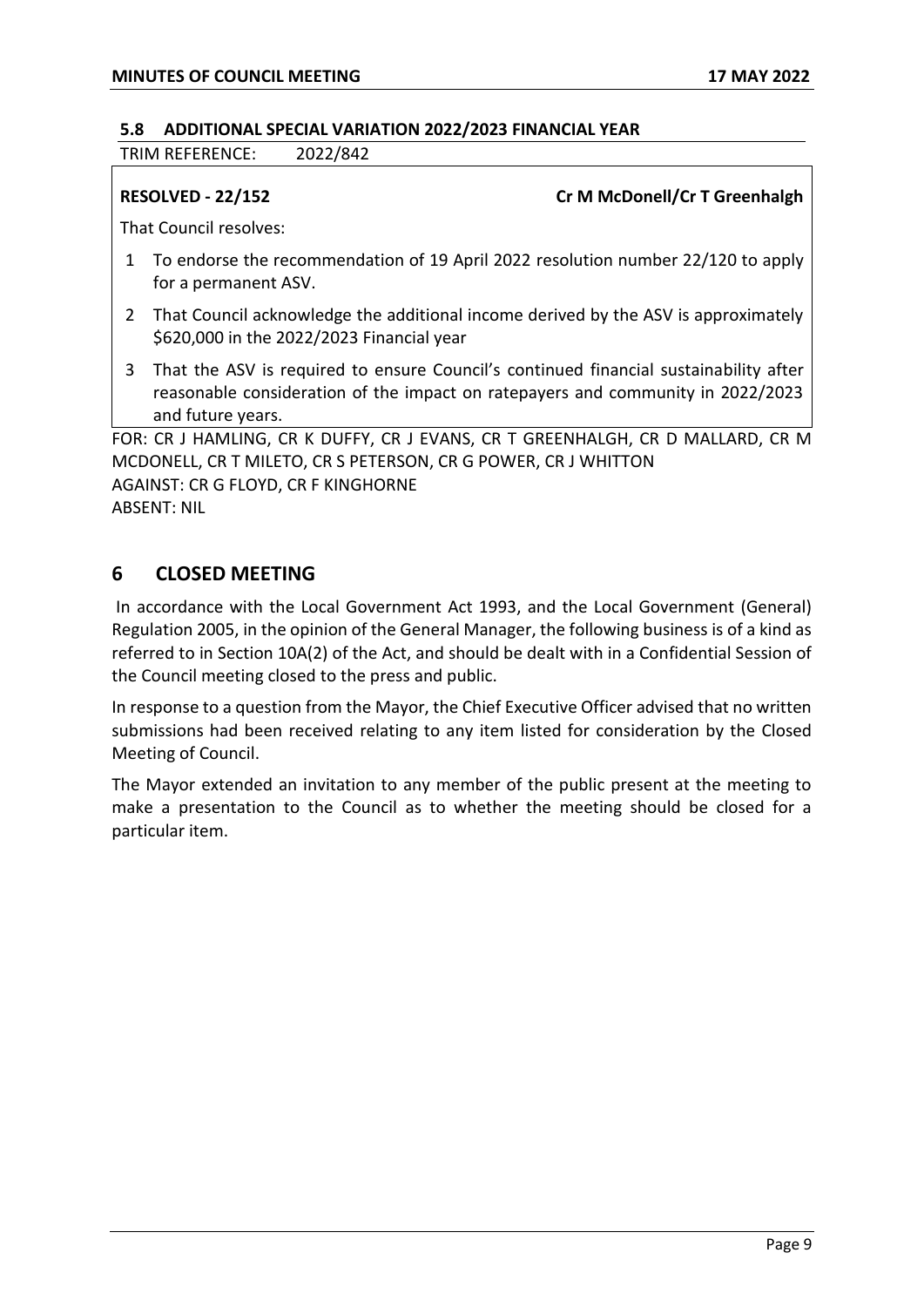### **RESOLVED - 22/153 Cr M McDonell/Cr J Whitton**

That Council adjourn into a Closed Meeting and members of the press and public be excluded from the Closed Meeting, and access to the correspondence and reports relating to the items considered during the course of the Closed Meeting be withheld unless declassified by separate resolution. This action is taken in accordance with Section 10A(2) of the Local Government Act, 1993 as the items listed come within the following provisions:

## **6.1 Submission Redactions 17 May 2022**

This item is classified CONFIDENTIAL under the provisions of Section 10A(2) of the Local Government Act 1993, which permits the meeting to be closed to the public for business relating to (e) information that would, if disclosed, prejudice the maintenance of law.

## **6.2 Proposed Lease Part 77 Kite Street Orange**

This item is classified CONFIDENTIAL under the provisions of Section 10A(2) of the Local Government Act 1993, which permits the meeting to be closed to the public for business relating to (a) personnel matters concerning particular individuals (other than councillors) and (c) information that would, if disclosed, confer a commercial advantage on a person with whom the Council is conducting (or proposes to conduct) business.

## **6.3 Orange Sports Precinct Bulk Earthworks and Trunk Stormwater Drainage - RFT 10048031 - Tender Recommendation**

This item is classified CONFIDENTIAL under the provisions of Section 10A(2) of the Local Government Act 1993, which permits the meeting to be closed to the public for business relating to (c) information that would, if disclosed, confer a commercial advantage on a person with whom the Council is conducting (or proposes to conduct) business.

## **6.4 Electricity Procurement - Update to Council**

This item is classified CONFIDENTIAL under the provisions of Section 10A(2) of the Local Government Act 1993, which permits the meeting to be closed to the public for business relating to (c) information that would, if disclosed, confer a commercial advantage on a person with whom the Council is conducting (or proposes to conduct) business.

The Mayor declared the Ordinary Meeting of Council adjourned for the conduct of the Closed Meeting at 7:41pm.

The Mayor declared the Ordinary Meeting of Council resumed at 8:09pm.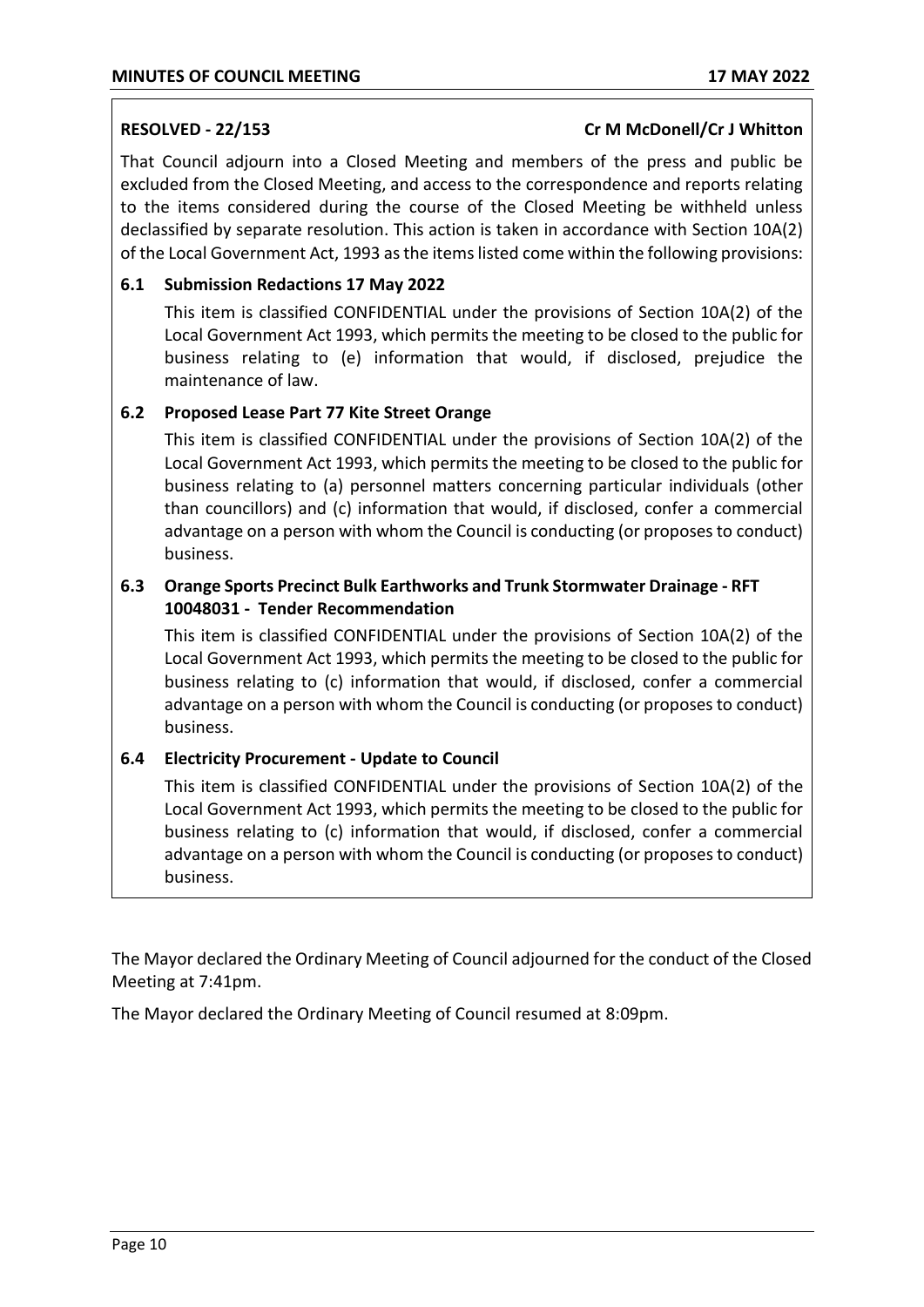## **7 RESOLUTIONS FROM CLOSED MEETING**

The Chief Executive Officer read out the following resolutions made in the Closed Meeting of Council.

### **6.1 SUBMISSION REDACTIONS 17 MAY 2022**

TRIM REFERENCE: 2022/641

**RESOLVED - 22/154 Cr J Whitton/Cr M McDonell** 

That the information in this report be acknowledged.

For: Cr J Hamling, Cr K Duffy, Cr J Evans, Cr G Floyd, Cr T Greenhalgh, Cr F Kinghorne, Cr D Mallard, Cr M McDonell, Cr T Mileto, Cr S Peterson, Cr G Power, Cr J Whitton Against: Nil Absent: Nil

*\*Cr Kinghorne, Cr Evans & Cr Mileto left the meeting with the time being 7:46pm\**

## **6.2 PROPOSED LEASE PART 77 KITE STREET ORANGE**

TRIM REFERENCE: 2022/412

Cr Kinghorne declared a Significant Non-Pecuniary Interest in this item as a Director of the organisation that is occupying the leased premises was on the same election ticket, left the chamber and did not participate in discussion or voting on this item.

Cr Mileto declared a Significant Non-Pecuniary Interest in this item as he campaigned with an organisation member who previously sat on the Board of the organisation that is occupying the premises, left the chamber and did not participate in discussion or voting on this item.

Cr Evans declared a Significant Non-Pecuniary Interest in this item as he campaigned with an organisation member who previously sat on the Board of the organisation that is occupying the premises, left the chamber and did not participate in discussion or voting on this item.

## **MOTION Cr K Duffy/Cr G Floyd**

- 1 That Council enter into another one year License Agreement with The Community Broadcasters to use the top floor of the Senior Citizens Building at 77 Kite Street Orange on the terms set out in the report at the status quo rental rate.
- 2 That the Council seal be affixed to any necessary documentation.

## **AMENDMENT Cr M McDonell/Cr D Mallard**

1 That Council enter into another one year License Agreement with The Community Broadcasters to use the top floor of the Senior Citizens Building at 77 Kite Street Orange on the terms set out in the report at the market rental rate.

2 That the Council seal be affixed to any necessary documentation.

For: Cr M McDonell

Against: Cr J Hamling, Cr K Duffy, Cr G Floyd, Cr T Greenhalgh, Cr D Mallard, Cr S Peterson, Cr G Power, Cr J Whitton

Absent: Cr J Evans, Cr F Kinghorne, Cr T Mileto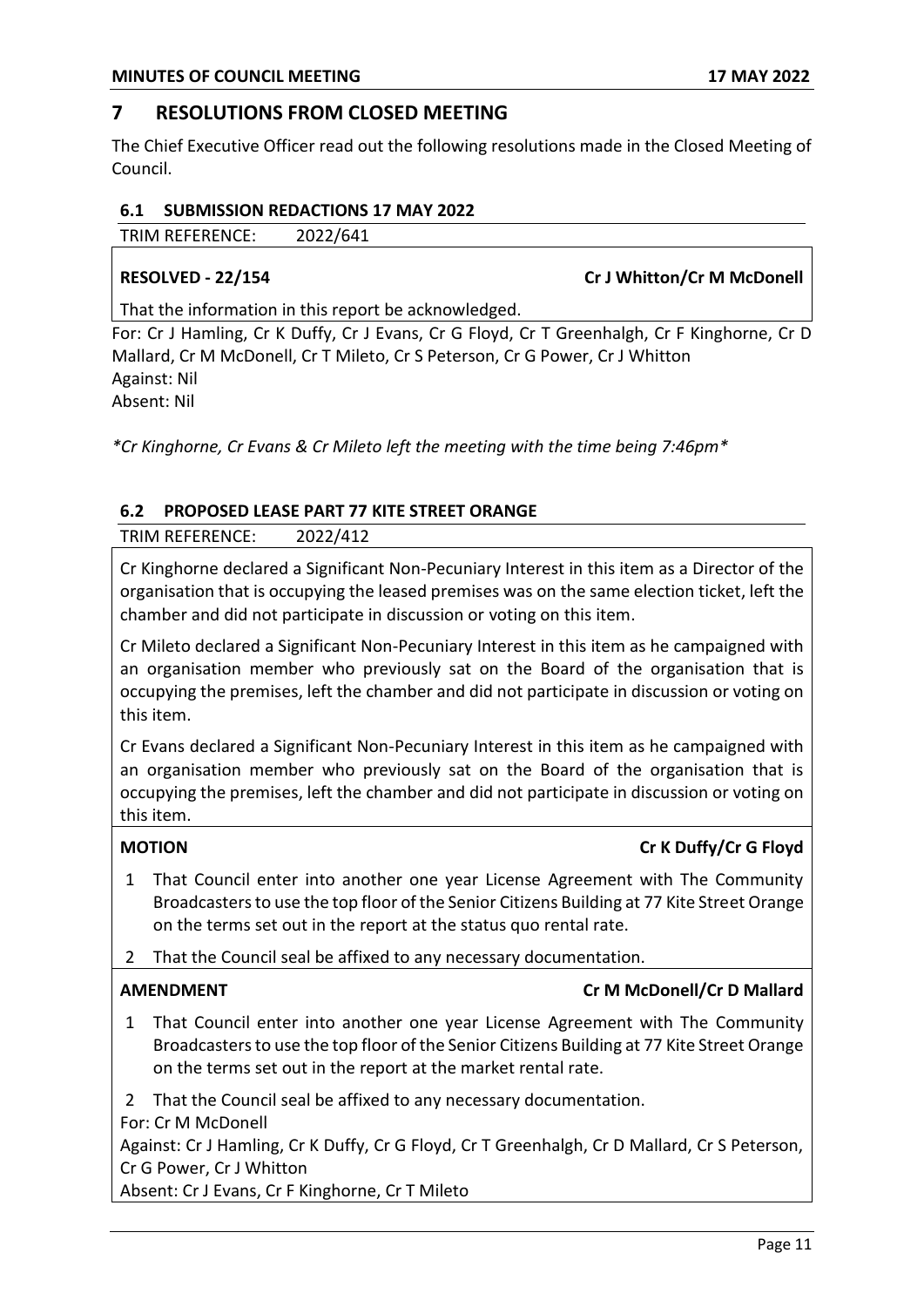### **THE AMENDMENT ON BEING PUT WAS LOST**

### **THE MOTION ON BEING PUT WAS CARRIED**

## **RESOLVED - 22/155 Cr K Duffy/Cr G Floyd**

- 1 That Council enter into another one year License Agreement with The Community Broadcasters to use the top floor of the Senior Citizens Building at 77 Kite Street Orange on the terms set out in the report at the status quo rental rate.
- 2 That the Council seal be affixed to any necessary documentation.

For: Cr J Hamling, Cr K Duffy, Cr G Floyd, Cr T Greenhalgh, , Cr D Mallard, Cr M McDonell, Cr S Peterson, Cr G Power, Cr J Whitton

Against: Nil

Absent: Cr J Evans, Cr F Kinghorne, Cr T Mileto

*\*Cr Kinghorne, Cr Evans & Cr Mileto returned to the meeting with the time being 7:53pm\**

## **6.3 ORANGE SPORTS PRECINCT BULK EARTHWORKS AND TRUNK STORMWATER DRAINAGE - RFT 10048031 - TENDER RECOMMENDATION**

TRIM REFERENCE: 2022/819

### **MOTION Cr J Whitton/Cr G Floyd**

That Council resolves:

- 1 That the tender by Symal Infrastructure Pty Ltd in the Recommended Tender Amount of \$8,800,849.20 (including GST), be accepted for Contract No. 10048031 for Orange Sports Precinct Bulk Earthworks and Truck Stormwater Drainage; and
- 2 That a provision is made for contingency of 10% of the contract value.

### **AMENDMENT Cr D Mallard/Cr M McDonell**

That Council defer the consideration of the Tender for Orange Sports Precinct Bulk Earthworks and Truck Stormwater Drainage and seek a redesign of the sporting precinct to provide for more of a balance in sporting fields and parkland areas.

For: Cr D Mallard

Against: Cr J Hamling, Cr K Duffy, Cr J Evans, Cr G Floyd, Cr T Greenhalgh, Cr F Kinghorne, Cr M McDonell, Cr T Mileto, Cr S Peterson, Cr G Power, Cr J Whitton Absent: Nil

### **THE AMENDMENT ON BEING PUT WAS LOST**

### **THE MOTION ON BEING PUT WAS CARRIED**

## **RESOLVED - 22/156 Cr J Whitton/Cr G Floyd**

That Council resolves:

1 That the tender by Symal Infrastructure Pty Ltd in the Recommended Tender Amount of \$8,800,849.20 (including GST), be accepted for Contract No. 10048031 for Orange Sports Precinct Bulk Earthworks and Truck Stormwater Drainage; and

2 That a provision is made for contingency of 10% of the contract value.

For: Cr J Hamling, Cr K Duffy, Cr J Evans, Cr G Floyd, Cr T Greenhalgh, Cr F Kinghorne, Cr M McDonell, Cr T Mileto, Cr S Peterson, Cr G Power, Cr J Whitton

Against: Cr D Mallard

Absent: Nil